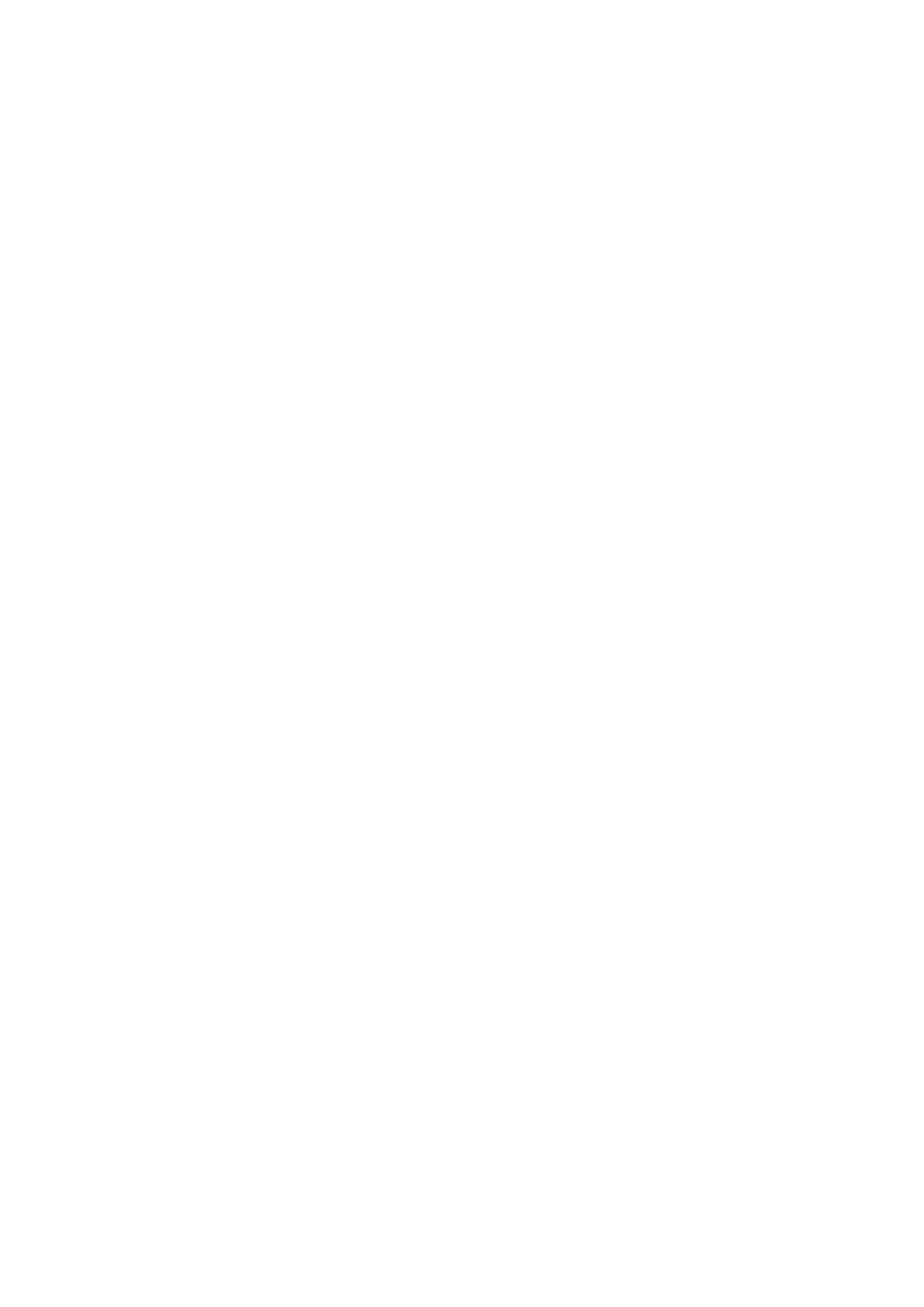# KEY FEATURES OF THE MANAGED STOCKBROKING SERVICE

#### Its aims

 The Balkerne Asset Management Managed Stockbroking Service (MSS) is a discretionary portfolio management service designed for investors with a minimum of £50,000 to invest.

#### Your commitment

 Time - You should view this as a medium to long-term investment, and should plan to keep it for at least five years.

#### Risk factors

- The value of your MSS, and any income from it, is not guaranteed and you may not get back the amount invested. Past performance is not necessarily a guide to future returns.
- If you cancel your MSS investment, you may get back less than the amount you originally invested due to the application of charges and adverse movements in the market.
- If you decide to cash in your MSS, particularly in the early years, you may get back less than the amount invested because of the application of charges and adverse movements in the market.
- If you are transferring your portfolio to us from another provider, your investment will be transferred as cash or stock. This means your investment could be out of the market for approximately twenty working days, during which time the market may move up or down, resulting in a potential loss of growth and income. Your existing provider may also charge you for transferring.
- Charges and fees taken from capital may constrain the capital growth of your investment. Where charges and fees are taken from income, and where there is insufficient income to meet such charges, any balance will be taken from the capital. If you decide to take a regular income from your portfolio where the amount of income paid to you is greater than the income received into your MSS portfolio, any balance will be taken and paid out from the capital. Any of these scenarios, over time, may have a negative impact on the value of your investment, especially during adverse or challenging market conditions.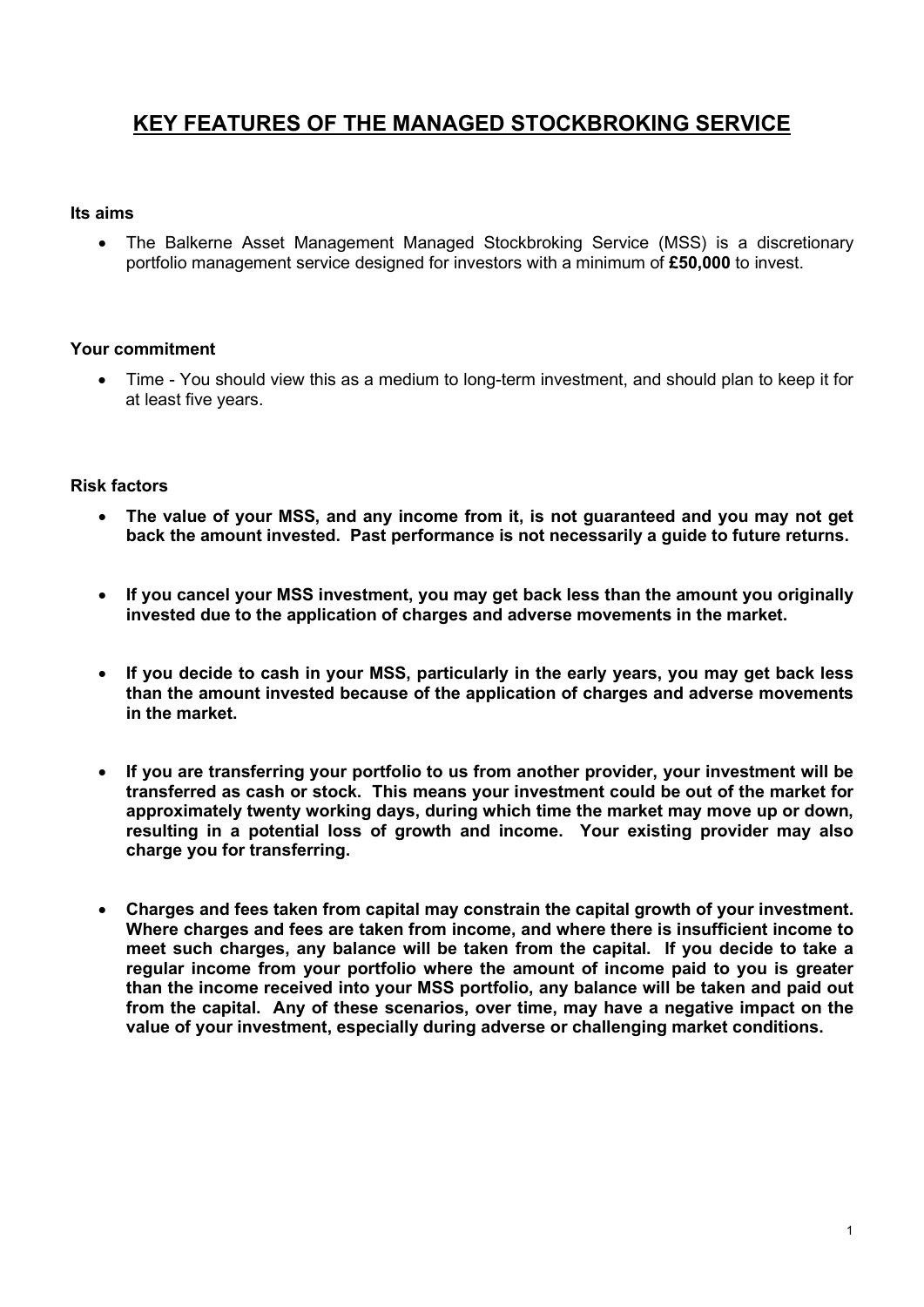# Your investment

- Portfolio Construction Each portfolio is individually constructed and managed.
- Investment Strategy The Balkerne Asset Management investment strategy uses active management of individually-selected investments which are monitored for price performance. This strategy is reviewed and adjusted as we go through the different stages of the economic cycle with the objective of delivering out-performance under different market conditions.
- Full Service The MSS combines our investment expertise and comprehensive administrative systems with a friendly personal service. Our Discretionary Service enables us to make and implement investment decisions on your behalf without delay, allowing us to take advantage of market trends and price movements.
- Cash Management Cash management ensures that any monies not invested in stocks are held in an interest-bearing account with NatWest Bank Plc which has statutory trust status. We will pay you interest at the following rate: Bank of England Base rate less 2% subject to a minimum rate of 0.01% pa. Interest amounting to £2 or less per quarter will not be paid to you and may be retained by the firm. If due and applicable, we will pay you gross interest on the balance standing to your credit in accordance with the Financial Services (Client Money) Regulations.
- Reporting The service includes complete integration with nominees, dividend collection and distribution or re-investment, quarterly valuations and stock sale/purchase summary report, and an annual Consolidated Tax Voucher and Capital Gains Tax report as at 5 April (if applicable).
- Tax Management Tax management is a feature of our service and disposals are made at the end of each tax year to maximise utilisation of Capital Gains Tax allowances.
- Initial Charge The Managed Stockbroking Service has no initial charge when joining or when making additional lump sum investments.
- Cash Investment You can make additional lump sum investments subject to a minimum amount of £2,500.
- Transfer You can transfer your existing stock portfolio to us from another Plan Manager(s). There is no liability to Capital Gains Tax when transferring in an existing portfolio.
- Portfolio Investments The MSS will invest in directly held UK blue-chip equities within the UK FTSE-350 Index, fixed-interest/bond investments, property, international and specialist stocks through collective investments, alternative investments (such as absolute return funds or multiasset strategy funds) and other securities at the discretion of the Account Manager.
- Income Level The level of income that your MSS portfolio will generate depends on the dividends, interest and the other income received from investments in your portfolio.
- Income Distribution You can choose whether you would like to have a fixed amount of income paid out monthly or quarterly, or a variable amount of income paid out quarterly, directly into your bank account. Alternatively, income may be reinvested to add value to your portfolio.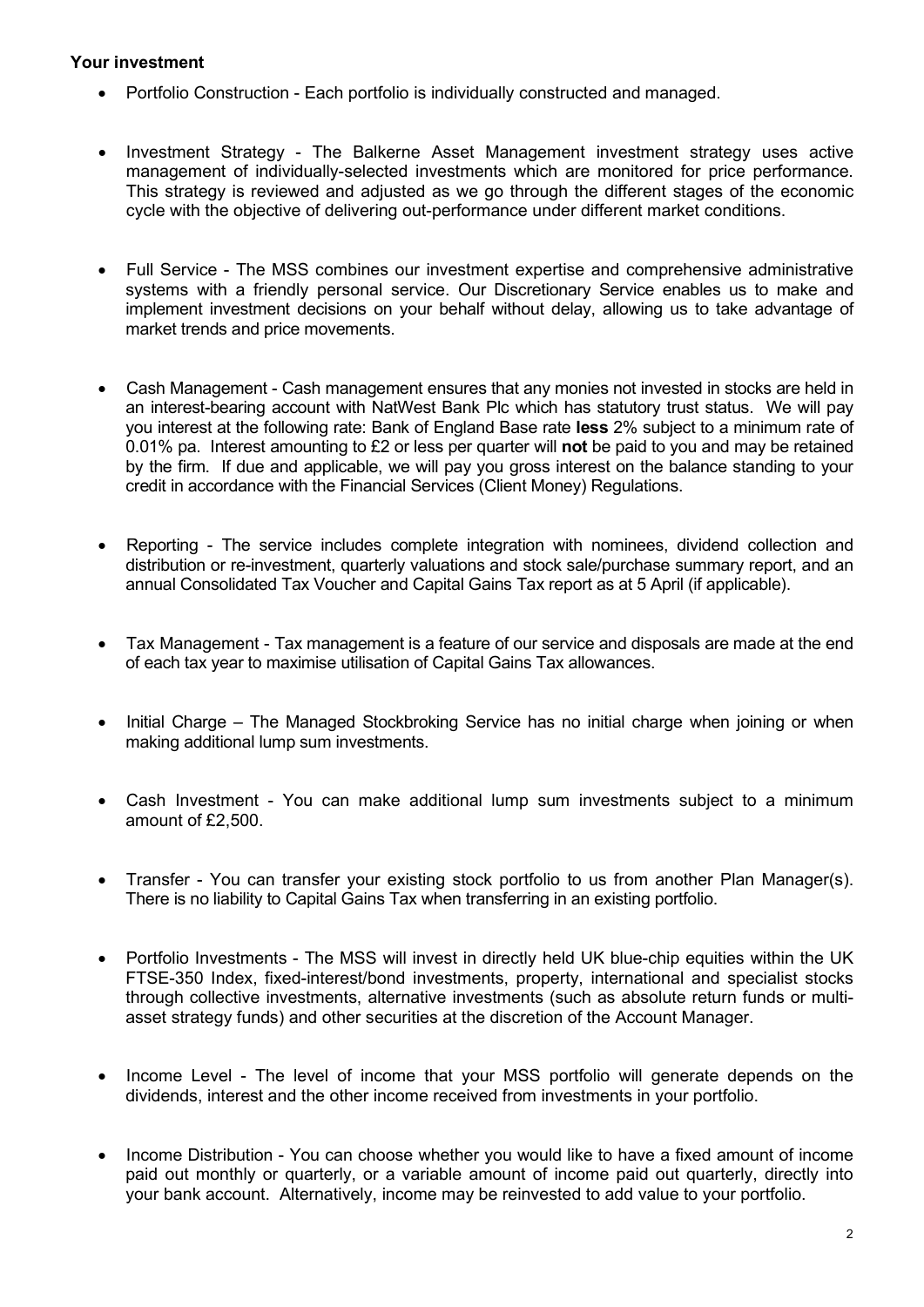# A CHOICE OF FIVE INVESTMENT STRATEGIES

1. THE CONSERVATIVE PORTFOLIO is an actively-managed portfolio of 25 to 35 holdings, with a minimum cash holding of 5% and has the Investment Objective of capital preservation and income with a Lower Risk Profile.

# Suitability:

This portfolio is particularly suited to clients whose main priority is the preservation of the original value of their investment. Investors understand that the value of any investment can rise and fall and, in order to minimise the risk to their portfolio, are prepared to accept lower returns.

# Investment Policy:

To achieve the objective by investing principally, but not exclusively, in fixed-interest/bond and cash investments (minimum weighting 55%) and, as appropriate, directly held UK blue-chip equities within the UK FTSE-350 Index, property, international and specialist stocks through collective investments and alternative investments (such as absolute return funds or multi-asset strategy funds).

# Asset Allocation Guideline:

| UK Equities 0-35%     |           |
|-----------------------|-----------|
| International 0-15%   |           |
| Fixed Interest 50-95% |           |
| Property              | $0 - 15%$ |
| Cash                  | 5-50%     |
| Alternative           | $0 - 25%$ |

2. THE INCOME PORTFOLIO is an actively-managed portfolio of 30 to 45 holdings, with a minimum cash holding of 3% and has the Investment Objective to provide long-term capital and income appreciation with a Lower than Medium Risk Profile.

# Suitability:

This portfolio is suited to clients who wish to retain a degree of safety in their portfolio, but are also looking for a higher rate of investment return than is associated with prioritising capital preservation. Investors understand that the value of their investments, and the income from them, are not guaranteed and may rise and fall to a greater extent than with a 'Conservative' portfolio.

# Investment Policy:

To achieve the objective by investing principally, but not exclusively, in fixed-interest/bond and cash investments (minimum weighting 33%), directly held UK blue-chip equities within the UK FTSE-350 Index (minimum weighting 20%) and, as appropriate, property, international and specialist stocks through collective investments and alternative investments (such as absolute return funds or multi-asset strategy funds).

# Asset Allocation Guideline:

| UK Equities 20-50%    |           |
|-----------------------|-----------|
| International 0-25%   |           |
| Fixed Interest 30-50% |           |
| Property              | $0 - 15%$ |
| Cash                  | $3 - 50%$ |
| Alternative           | $0 - 15%$ |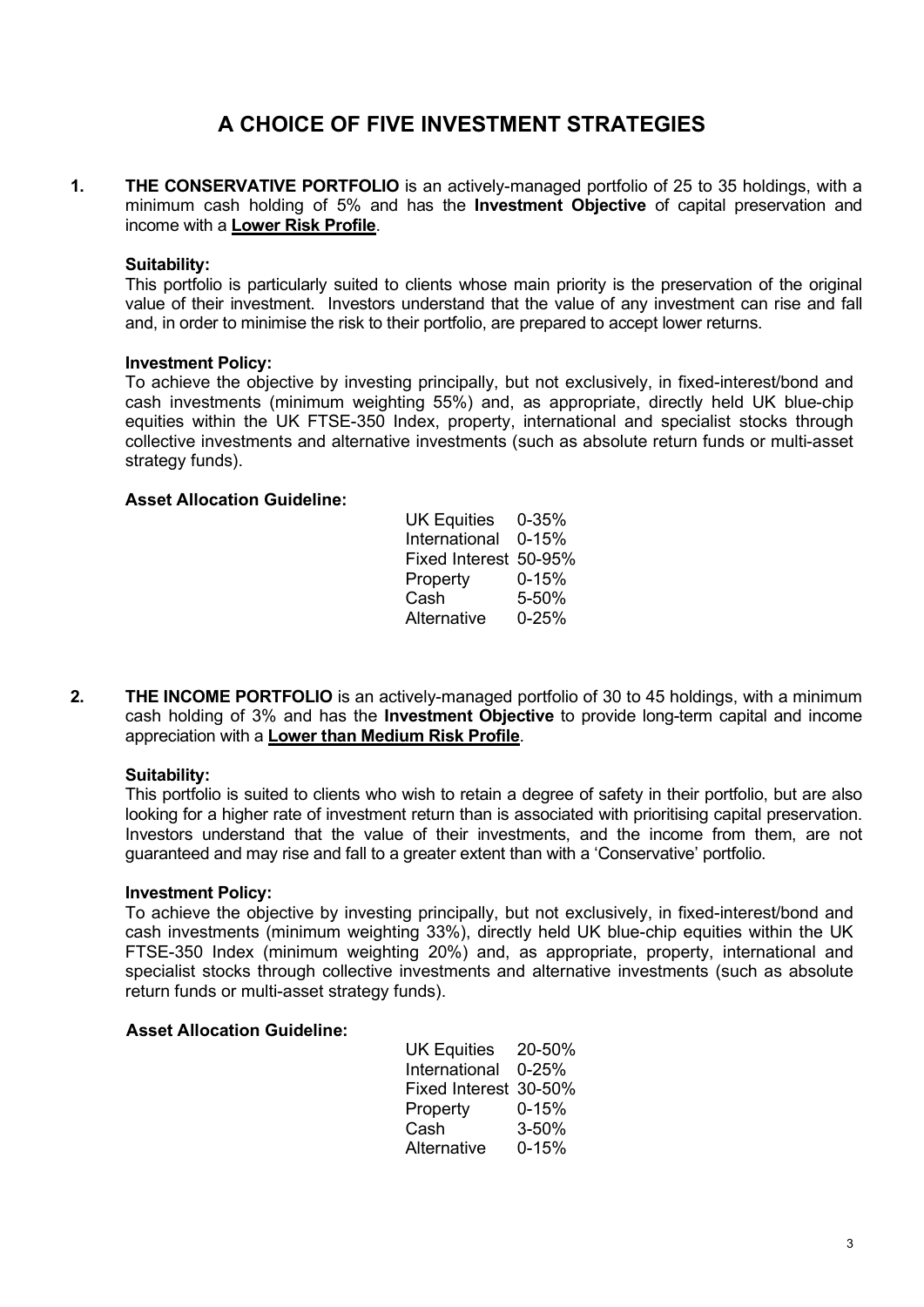3. THE BALANCED PORTFOLIO is an actively-managed portfolio of 30 to 45 holdings, with a minimum cash holding of 2% and has the **Investment Objective** to provide long-term capital appreciation and income with a Medium Risk Profile.

# Suitability:

This portfolio is suited to clients who are willing to take the degree of risk necessary to achieve a potentially higher return than can normally be achieved by an 'Income' portfolio approach, with a bias towards equity market growth. Potential returns will be sought from a balanced portfolio of assets used in the 'Income' portfolio, as well as a wider range of capital growth and income generating assets which may experience higher levels of volatility, but have the potential to provide a higher return. Investors understand that the value of their investments, and the income from them, are not guaranteed and may rise and fall to a greater extent than with an 'Income' portfolio.

# Investment Policy:

To achieve the objective by investing principally, but not exclusively, in fixed-interest/bond and cash investments (minimum weighting 17%), directly held UK blue-chip equities within the UK FTSE-350 Index (minimum weighting 40%) and, as appropriate, international (minimum weighting 5%), property and specialist stocks through collective investments and alternative investments (such as absolute return funds or multi-asset strategy funds).

# Asset Allocation Guideline:

| UK Equities 40-78%    |           |
|-----------------------|-----------|
| International 5-30%   |           |
| Fixed Interest 15-30% |           |
| Property              | $0 - 20%$ |
| Cash                  | $2 - 40%$ |
| Alternative           | $0 - 15%$ |
|                       |           |

4. THE GROWTH PORTFOLIO is an actively-managed portfolio of 30 to 45 holdings and has the Investment Objective to provide long-term capital appreciation, with less emphasis on income, and a **Higher than Medium Risk Profile**.

# Suitability:

This portfolio is suited to clients who understand that the level of potential return on their investment should increase as a result of taking greater risk. They also understand that to achieve the potential for higher returns, their investment may fluctuate substantially at times, but that over the longer term they could achieve a higher level of return than from a 'Balanced' portfolio. The value of investments, and the income from them, are not guaranteed and may rise and fall to a greater extent than with a 'Balanced' portfolio.

#### Investment Policy:

To achieve the objective by investing principally, but not exclusively, in directly held UK bluechip equities within the UK FTSE-350 Index (minimum weighting 50%) and, as appropriate, international (minimum weighting 10%), fixed-interest/bond investments, property, cash and specialist stocks through collective investments and alternative investments (such as absolute return funds or multi-asset strategy funds).

#### Asset Allocation Guideline:

|             | UK Equities 50-90%   |
|-------------|----------------------|
|             | International 10-40% |
|             | Fixed Interest 0-20% |
| Property    | $0 - 20%$            |
| Cash        | $0 - 40%$            |
| Alternative | $0 - 20%$            |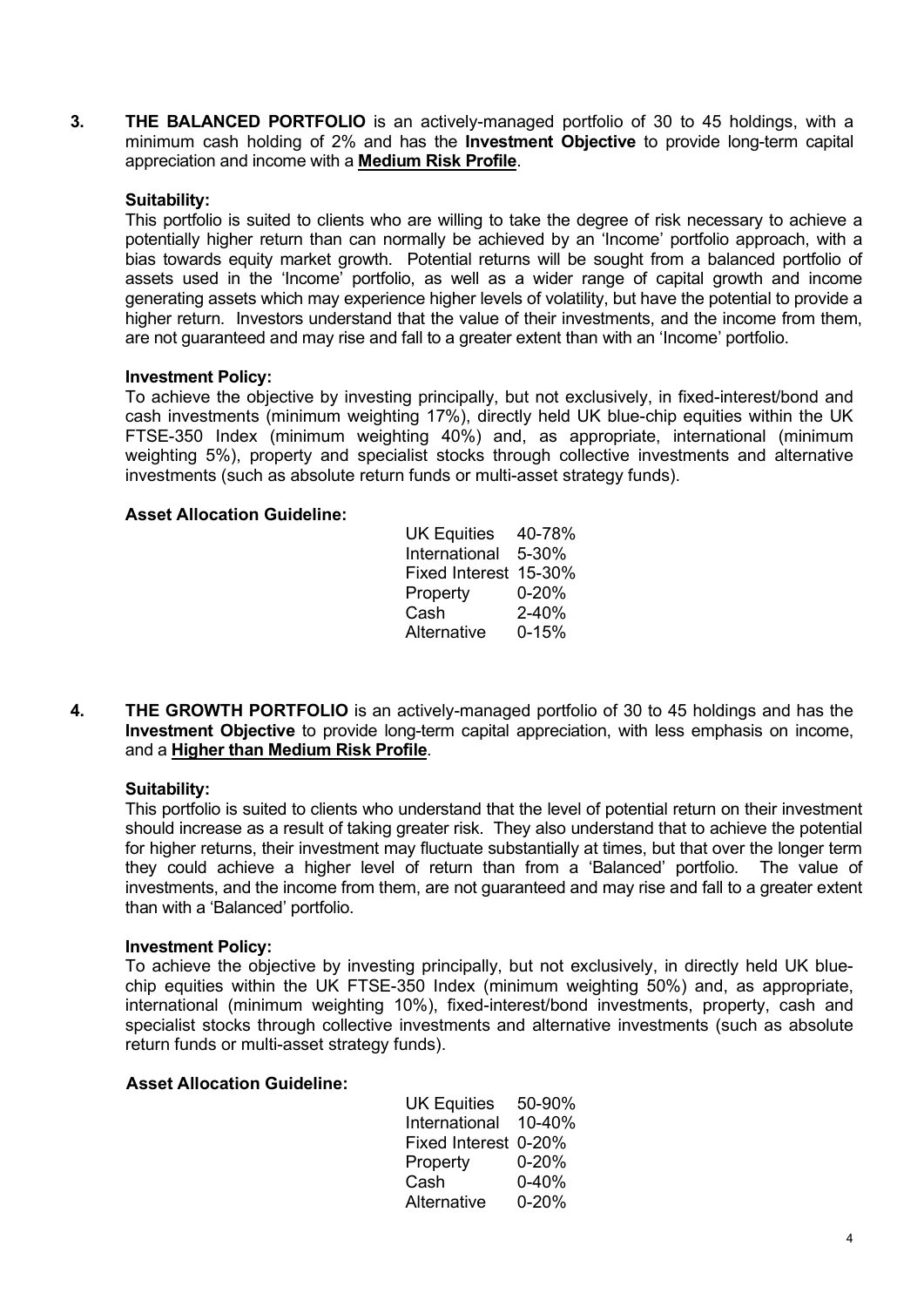5. THE ADVENTUROUS PORTFOLIO is an actively-managed portfolio of 30 to 45 holdings and has the Investment Objective to provide long-term capital appreciation with a Higher Risk Profile.

# Suitability:

This portfolio is suited to clients whose aim is to achieve higher rates of return on their investment over the longer term. In the short term the extent and style of stock market exposure could produce considerable fluctuations in the value of their investment. They accept this strategy is a much higher risk than all the other strategies in the expectation of higher long-term rewards, which even then may not occur due to market conditions. Portfolios may be unbalanced and opportunistic in nature. Investors understand that the value of their investments, and the income from them, are not guaranteed and may rise and fall to a greater extent than with a 'Growth' portfolio.

# Investment Policy:

To achieve the objective by investing principally, but not exclusively, in directly held UK bluechip equities within the UK FTSE-350 Index (minimum weighting 40%) and, as appropriate, international (minimum weighting 20%), fixed-interest/bond investments, property, cash and specialist stocks through collective investments and alternative investments (such as absolute return funds or multi-asset strategy funds).

# Asset Allocation Guideline:

| UK Equities 40-80%   |           |
|----------------------|-----------|
| International 20-60% |           |
| Fixed Interest 0-20% |           |
| Property             | $0 - 20%$ |
| Cash                 | $0 - 40%$ |
| Alternative          | $0 - 20%$ |

#### Note:

From time to time, there may be occasions when the number of holdings held within a portfolio are either more, or less, than the numbers stated above. This might be for several reasons, such as a period of volatility in the markets which require a number of stock changes to be made. Equally, there may be times when the asset allocation within a portfolio is outside of the guidelines for similar reasons.

If either of these circumstances occur, the Account Manager will respond by taking the appropriate measures to realign the portfolio back to within the parameters of the number of holdings and asset allocation guidelines at the earliest opportunity.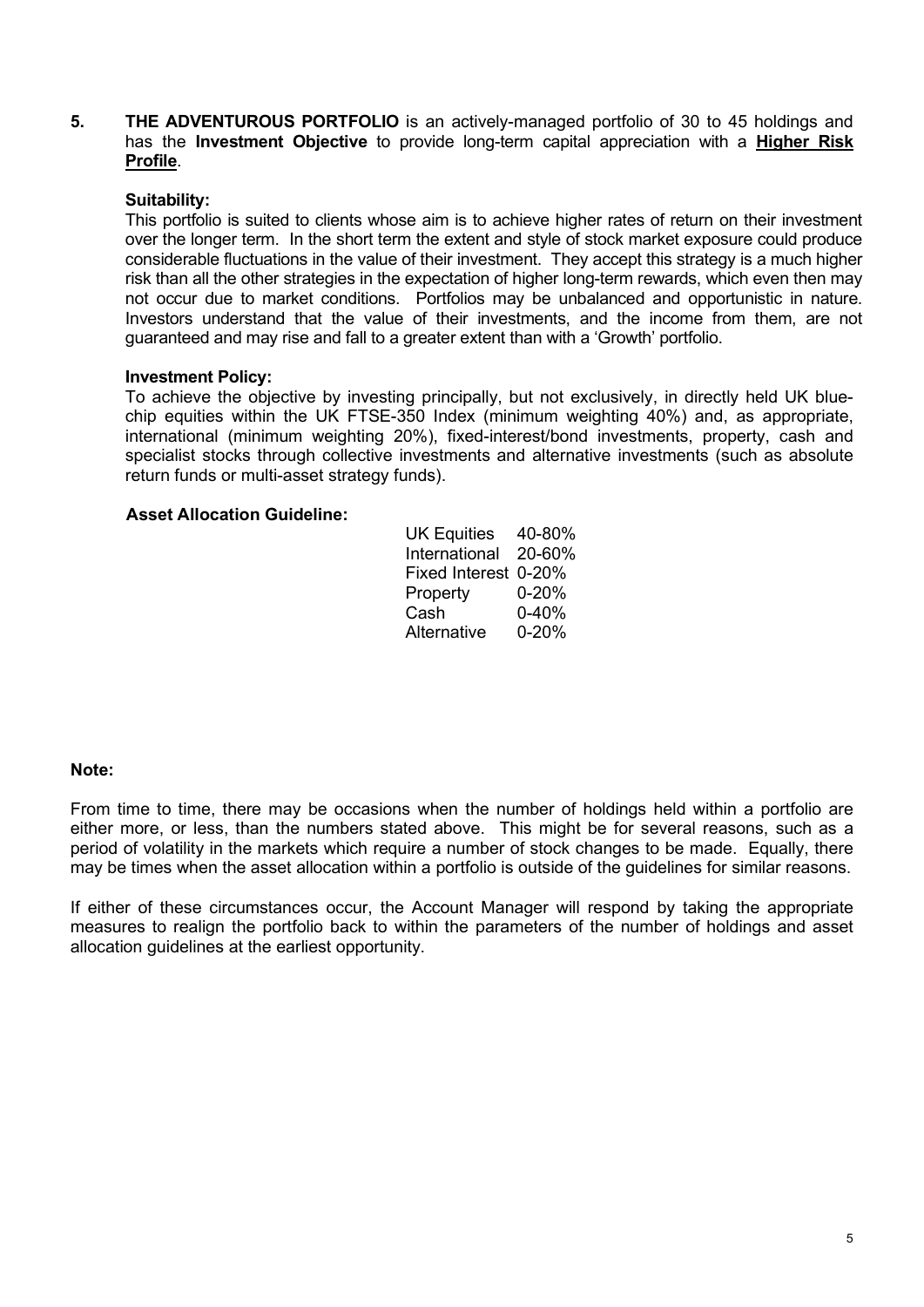# PORTFOLIO CONSTRUCTION

- UK Equity: The UK equity element comprises a minimum of 16 equity holdings, from a minimum of 12 different sectors. The portfolio is constructed in this way to reduce risk by diversification. (Portfolio theory demonstrates that an estimated 80% of unsystematic risk can be diversified away by holding as few as 10 holdings, spread across different sectors). The exact composition will be determined by our assessment of the UK economy, geopolitical risks, global trading conditions and the business cycle.
- Fixed-Interest: The fixed-interest element will comprise a diversified portfolio of fixed-interest/bond investments selected from; conventional and index-linked government securities (gilts), permanent interest-bearing shares (PIBS), loan stocks, convertible and preference shares, and collective investment fixed-interest/bond funds. The exact composition will be determined by our assessment of interest rate/capital risk.
- International: Unit trusts, OEICs, investment trusts and other collective investments are used to provide specialist and overseas exposure. Our stringent selection process ensures that monies are only invested in good quality collective funds with a consistent performance history and investment process. The exact composition will be determined by our assessment of the global economy.
- Property: Unit trusts, OEICs, investment trusts and other collective investments are used to provide exposure to either traditional 'bricks and mortar' funds or Real Estate Investment Trusts (REITS). Our stringent selection process ensures that monies are only invested in good quality collective funds with a consistent performance history and investment process.
- Alternative: Unit trusts, OEICs, investment trusts and other collective investments are used to provide exposure to alternative investments (such as absolute return funds or multi-asset strategy funds). Our stringent selection process ensures that monies are only invested in good-quality collective funds with a consistent performance history and investment process.

# RESEARCH

# Performance in all market conditions

Our research methodology has been developed over many years and is based upon sound fundamentals and proven techniques. For UK share portfolios, we analyse the UK's 350 largest companies according to our own process, the core of which is our SAFER research model. This incorporates over 25 criteria, summarised as follows:

- Statistical market capitalisation, index weighting, consensus recommendation, earnings per share growth, dividend per share growth, revenue growth
- Analytical technical analysis by sector and stock, long and short-term
- **Fundamental** dividend yield, dividend cover, P/E (price/earnings ratio)
- **E**motional risk, valuation, management and business/market assessment
- Review upside, downside, momentum, growth versus P/E assessment and target price (bull, base and bear)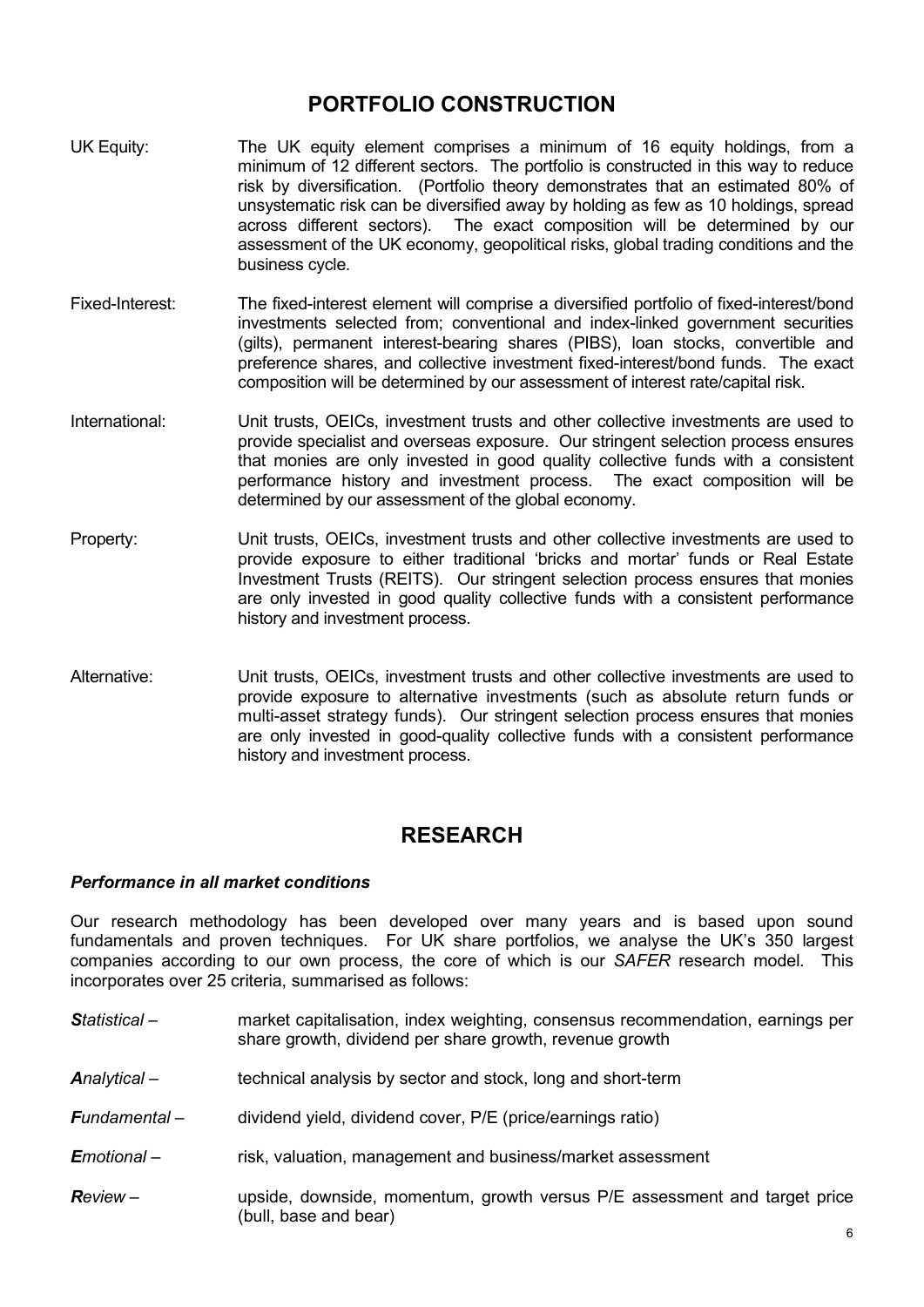# STOCK SELECTION

# Equity

As Investment Managers we are not speculative but adhere to the disciplines of both value and growth investing. By this we mean that we do not believe in just one investment style, but change our policy as we go through the different stages of the economic cycle, analysing the UK Stockmarket to identify companies whose share prices do not yet reflect their true potential.

We start this process by looking at the different sectors of the market (of which there are currently 38) and eliminating the sectors which we believe will under-perform on an 18-month view (this normally eliminates  $1/3<sup>rd</sup>$  of the sectors). We then identify the sectors which we like the most and expect to outperform on an 18-month view (again normally  $1/3<sup>rd</sup>$  of the sectors).

The next step is to look at the individual shares within each sector and eliminate all companies which do not comply with our minimum criteria, i.e. being a current constituent of the FTSE-350 index.

We then look at each sector and apply our 'SAFER' process to analyse the data available on qualifying companies, formulating our own opinion on each stock: BUY, HOLD or SELL. Once we have identified those we wish to buy, we set a target price for purchase and acquire as opportunities arise.

# Fixed-Interest Stock

We analyse the different types of fixed-interest stocks in terms of both security and interest yield. For gilts, we analyse 'shorts', 'mediums' and 'longs' and look for value, taking into account interest-rate and inflation forecasts. For permanent interest-bearing shares (PIBS), we look at good-quality issuers with strong balance sheets to reduce the risk of interest payment default. For loan stocks, convertibles and preference shares, we first look at our equity analysis and only purchase stock of companies we like in order to reduce the risk of interest payment default.

#### Unit trusts, OEICs, Investment Trusts and other collective investments – overseas, specialist, commercial property, fixed-interest/bonds and alternative investments

We start our assessment of Collective Investments by analysing performance on two bases. First, 12month discrete rolling periods and second, short/medium & long-term cumulative performance. We are looking for consistent first or second quartile performances to identify funds that warrant further analysis.

The second part of our assessment is to examine the identified funds. We look at the size and charging structure of the fund, asset allocation by geographical/sectorial/market cap, external agency ratings and quantitative analysis.

The third part of our assessment is an in-depth analysis in terms of risk profile, investment management process and style, fund manager experience, benchmarks and risk controls, including performance ratios.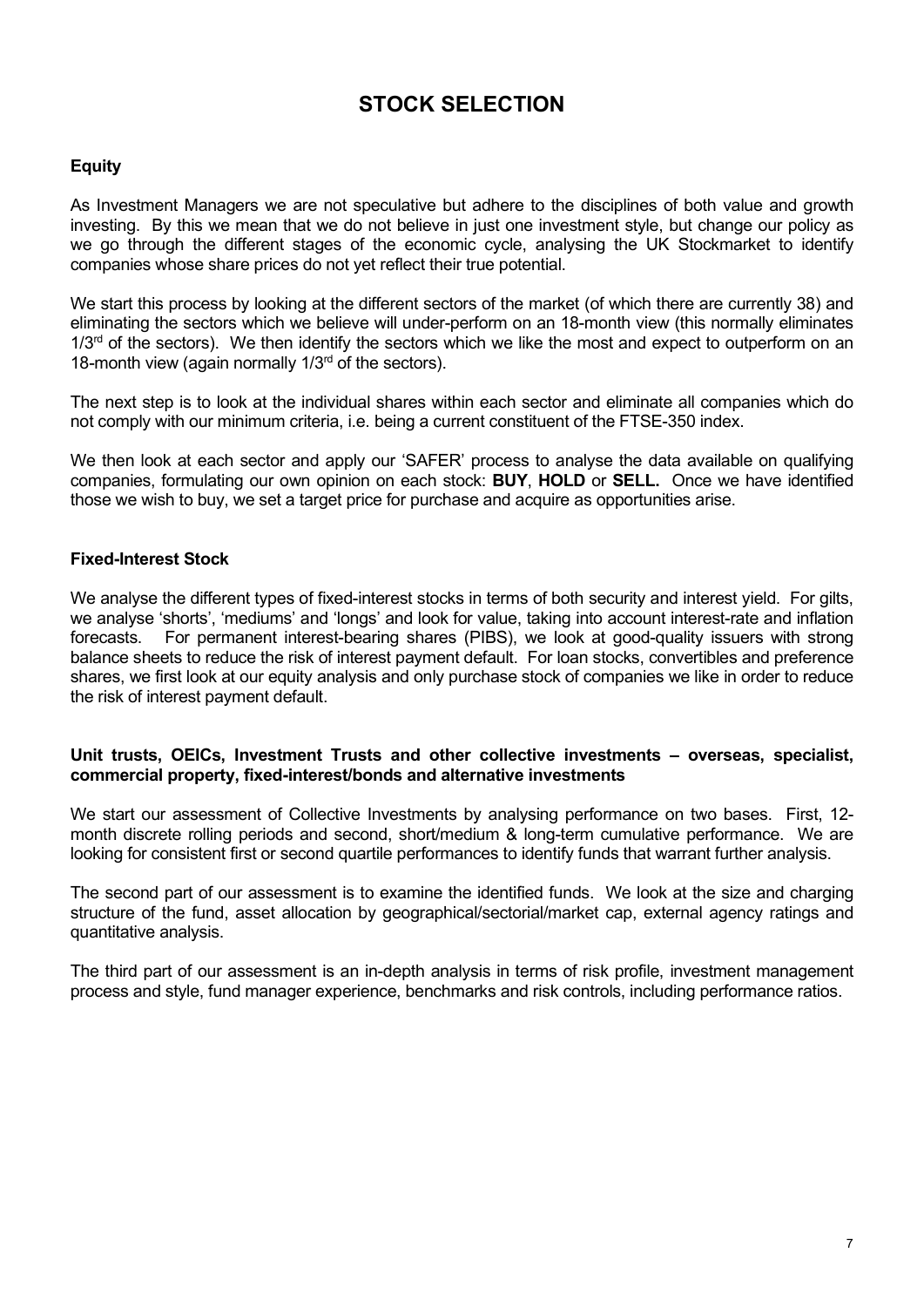# **SYSTEMS**

Our resources include:

- 1. Thomson Reuters Eikon web-based intelligent database, updated daily, covering over 22,000 companies across 87 countries. Contains Pricing data, Research, News, Estimates, Fundamentals and Charts.
- 2. Alpha Terminal real-time prices, news stories and charts with full tools for technical analysis and monitoring.
- 3. Research Houses Balkerne Asset Management subscribes to in-depth research, analytical opinion and broker forecasts from specialist research houses, including Numis Securities Ltd, N+1 Singer and Stifel Nicolaus Europe Ltd.
- 4. Publications we subscribe to various daily, weekly and monthly financial & research publications for background in the stock selection process

# PORTFOLIO MANAGEMENT AND REVIEW

Once portfolios have been constructed, they are reviewed on a regular basis. Individual investments are monitored daily, and each portfolio is analysed quarterly for structure, asset allocation, stock weightings, performance, income and risk requirements.

# Equity

Equity portfolios are evaluated to ensure that their composition meets our criteria. All holdings are checked and adjusted as required to reflect changes in economic conditions affecting each company and its sector.

Holdings which perform well are retained if, in our opinion, their share price does not reflect their true potential, but profits are taken as holdings get too large and unbalance the portfolio. This is normally achieved by a partial disposal to reduce the holding back to its optimum size.

If a share becomes over valued, profits will normally be taken with the entire holding being sold, Capital Gains Tax permitting. Stocks which under perform are carefully examined to evaluate recovery potential. As necessary shares are sold with proceeds reinvested in stocks with greater potential for price rises.

# Fixed-Interest Stock

Fixed-interest holdings are checked regularly, taking into account current and anticipated levels of inflation and interest rates. As conditions change, we switch the stock to protect capital, crystallise gains, and to shield the portfolio as much as possible from interest-rate and inflation risks. Profits are taken if a holding becomes too large and unbalances the portfolio.

#### Unit trusts, OEICs, Investment Trusts and other collective investments – overseas, specialist, commercial property, fixed-interest/bonds and alternative investments

Collective holdings are reviewed to ensure that they retain ratings and their first- or second-quartile performance over a rolling 12-month period.

We also continually monitor global markets to ensure that we retain exposure only to countries which enjoy favourable market conditions and prospects. Holdings which fail our criteria are sold, with the proceeds reinvested. Holdings which do well are retained as long as asset allocation requires. Profits are taken if a holding becomes too large and unbalances the portfolio.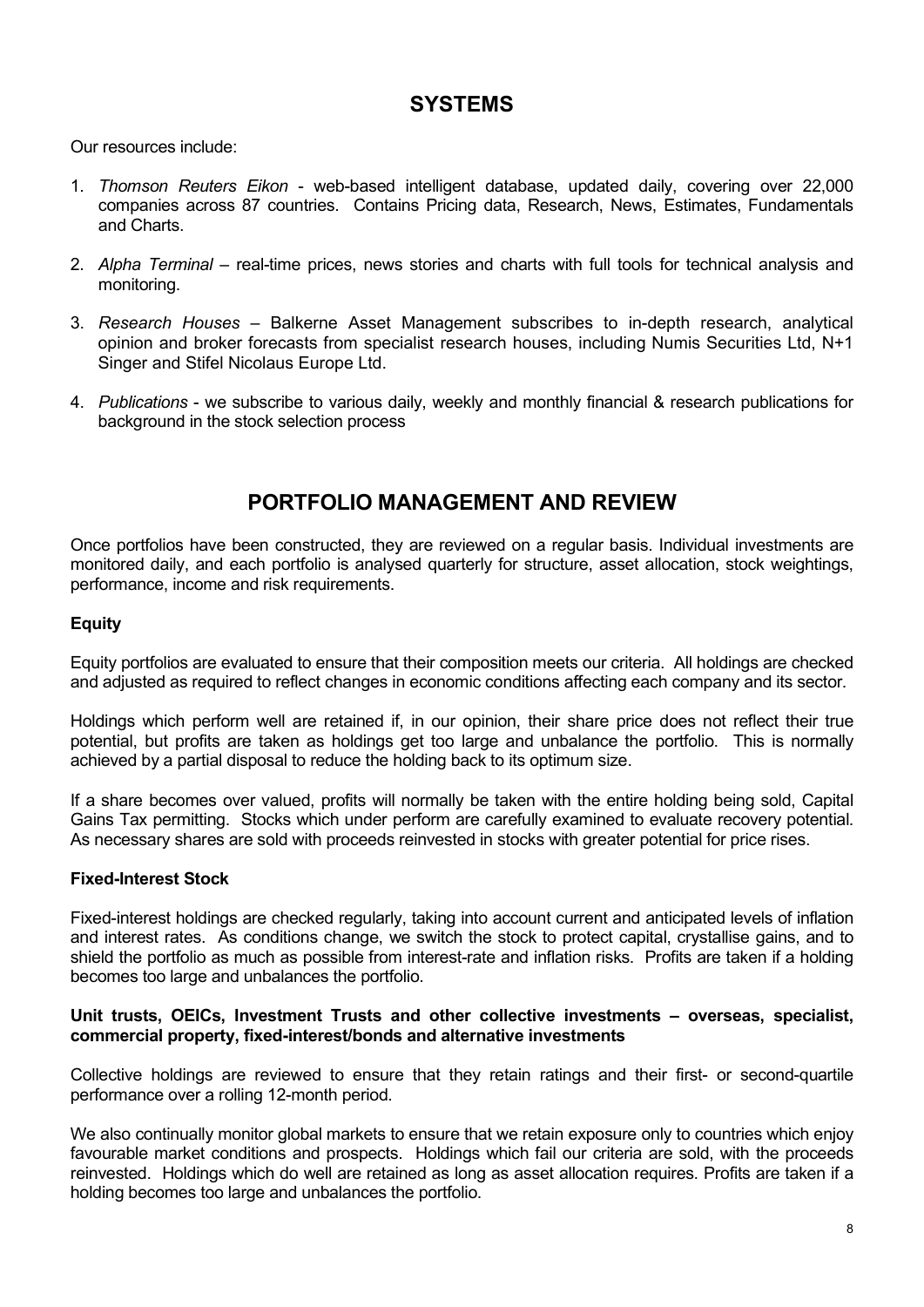# QUESTIONS AND ANSWERS

# 1 What investments are allowed in the MSS?

A broad range of investments can be included in your MSS, including:

- Shares issued by companies wherever incorporated and officially listed on a "recognised stock exchange".
- Loan stocks (secured or unsecured), debentures and Eurobonds.
- Gilt-edged securities and similar securities issued by governments of countries in the European Economic Area.
- Authorised unit trusts and open-ended investment companies.
- Investment Trusts.
- UCITS and non-UCITS retail schemes.
- Alternative Investments (such as absolute return funds and multi-asset strategy funds).
- Cash.

# 2 What is the minimum initial investment level?

The minimum investment level is £50,000 for lump sum investments / portfolio transfers.

# 3 What is the maximum investment limit for the MSS?

There is no maximum investment level.

# 4 Can I make additional investments?

Yes. You can make additional investments into your MSS portfolio at any time subject to the current minimum increase of £2,500.

# 5 Will my MSS provide me with income?

You can elect to have income paid directly to your bank account. Alternatively, you can elect to have income reinvested to add value to your portfolio.

# 6 How much income will be paid or reinvested?

You decide on the amount of income that you will receive.

Income paid directly to your bank account may either be a fixed amount as decided by you or a variable amount which depends on the dividends, interest and other income received from the investments in your MSS Portfolio.

Income reinvested in your MSS Portfolio depends upon the dividends, interest and other income received from the investments in your MSS portfolio.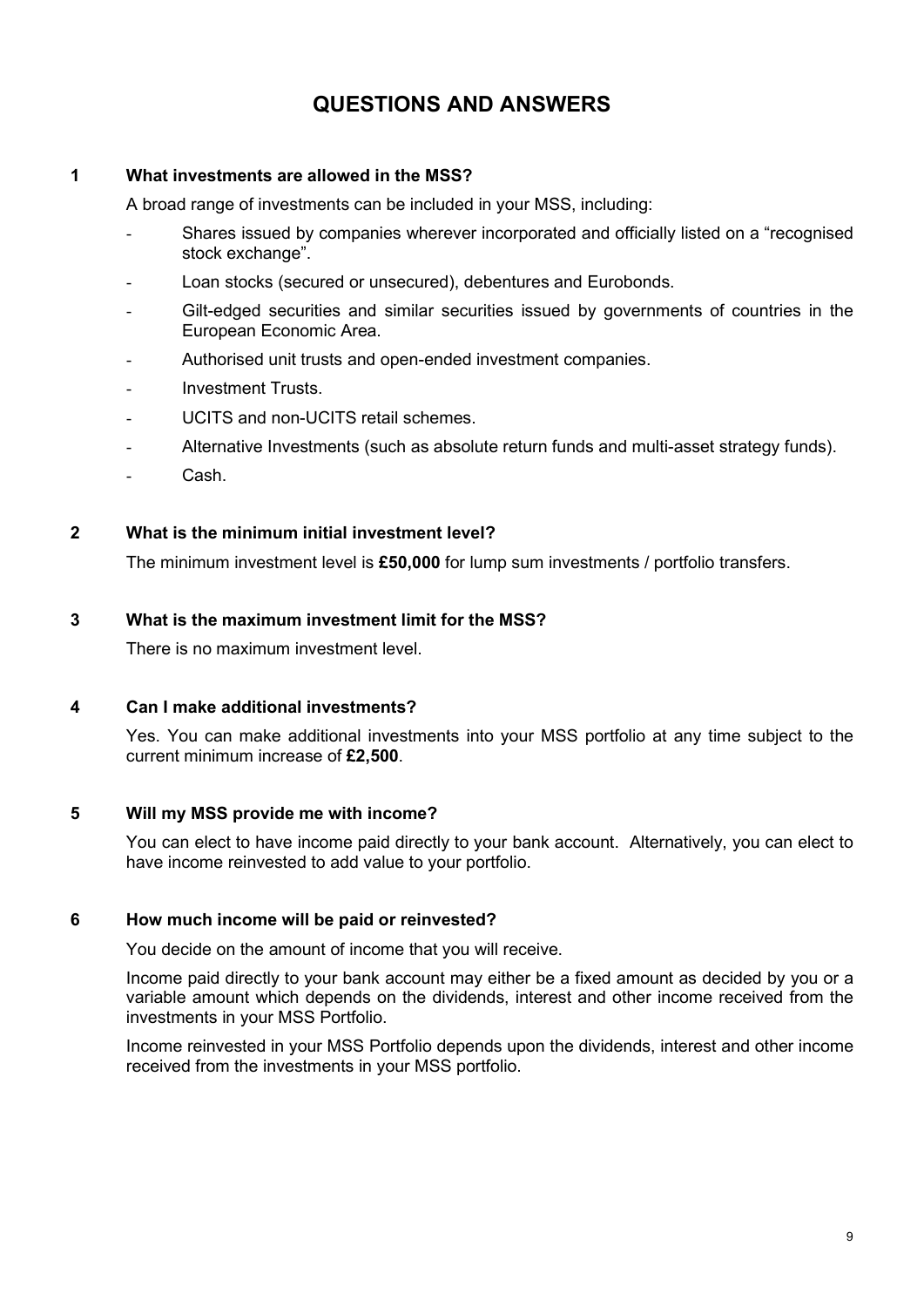# 7 When is income distributed/reinvested?

Income received into your MSS Portfolio throughout the year is accumulated. Where requested, you may have income paid to your bank account either:

- 1. As a variable amount each quarter on the 18 January, 18 April, 18 July and 18 October.
- 2. As a fixed amount decided by you each quarter on 18 January, 18 April, 18 July and 18 October.
- 3. As a fixed amount decided by you on 18 of each month.

You should bear in mind that the amount paid to you as a fixed amount each month or quarter may be greater than the amount of income received into your MSS Portfolio by way of dividends, interest and other income. Where this happens, the balance will be taken from the capital. This scenario, over time, may have a negative impact on the value of your portfolio, especially during adverse or challenging market conditions.

#### 8 Can I be sure how much my MSS will be worth at any time in the future?

NO. The value of your MSS is determined by the value of the stocks it invests in.

You should bear in mind that the value of your stocks will vary from day to day. Past performance is not a guide to future performance. Share and asset prices can fall as well as rise and you may not get back the amount you originally invested.

#### 9 How am I kept informed about my MSS?

Valuation Statements will be sent to you every quarter within 21 days of 31 March, 30 June, 30 September, and 31 December using our Valuations Online Service which is accessed via our website www.balkerneassetmanagement.com. Login credentials will be sent to you for this purpose.

In addition, you will be sent an annual statement as at 05 April (issued by the end of May), including where applicable, a Consolidated Tax Voucher, full cash, dividend and transaction statements and a Capital Gains Tax report, all via the Valuations Online Service.

#### 10 How can I take my money out?

You can cash in part or all of your investment at any time. If you cash in part of your investment, the remaining value of your portfolio must be above the minimum investment level of £50,000. To withdraw monies from your MSS you should advise the Account Manager in writing.

All withdrawals will normally be paid to you within 10 working days from the date of receipt of your written instructions.

Where a withdrawal of monies from your investment portfolio results in the value of your portfolio falling below our minimum investment level, Balkerne Asset Management reserves the right, and at its sole discretion, to close your portfolio by liquidating the remaining stock and on completion of all sales to forward you the proceeds within 10 working days, subject to giving you at least 1 months' notice in writing.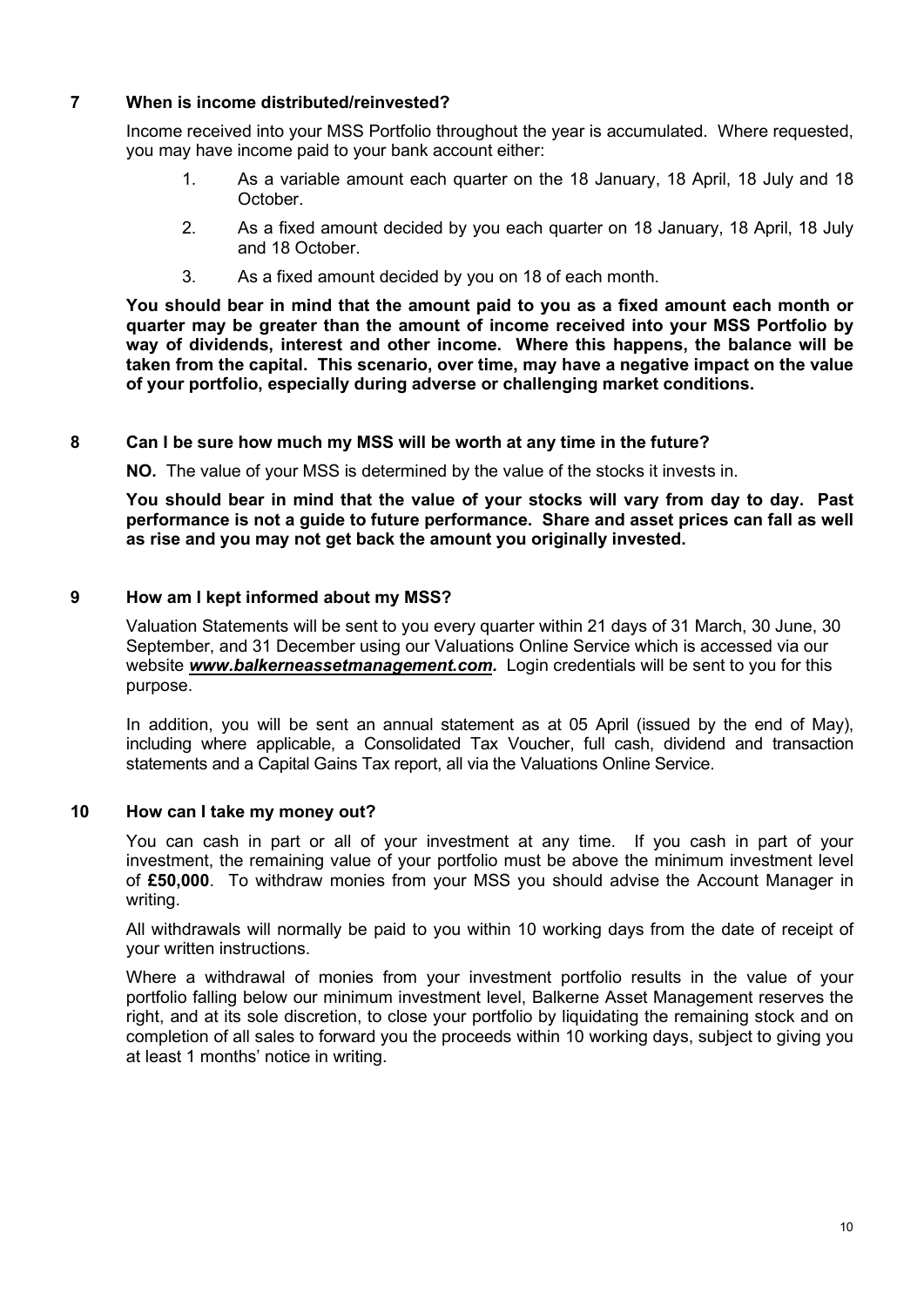# 11 How will charges and expenses affect my investment?

There is no Initial Charge when you subscribe to, pay in additional lump sums or transfer into the Balkerne Asset Management Managed Stockbroking Service.

There is an Annual Management Charge (AMC), which is charged quarterly in arrears, and is based on the value of an individual portfolio as at 31 March, 30 June, 30 September and 31 December. The current AMC is 1.00% pa plus VAT. Capel Court Plc financial planning service clients receive a 0.25% discount thereby reducing the AMC to 0.75% pa plus VAT.

In addition, dealing charges relating to the buying and selling of equities, gilts, investment trusts, unit trusts, collective investments, alternative investments and other fixed interest stocks are levied at the following scale:

| $1.25\%$ | on the first | £ 7,500 |
|----------|--------------|---------|
| 0.75%    | on the next  | £12,500 |
| 0.50%    | thereafter   |         |

The Company will retain the difference between the above scale and lower dealing charges. Other mandatory charges, e.g. Stamp Duty (0.5% of consideration on equity and investment trust purchases) and Panel of Takeovers & Mergers Levy (£1 when consideration is £10,000 or greater on equity and investment trust trades) will be applied when applicable.

Balkerne Asset Management are required to expedite their regulatory and administrative responsibilities for compliance and transaction/portfolio reporting (daily, monthly, quarterly or half-yearly as required) to industry regulators, you and other authorised entities (e.g. SIPP providers) for which an Annual Compliance Charge (ACC) is levied against each individual investment portfolio at the following rates:

| Portfolio Value of up to £100,000    | £40 plus VAT $(E48)$   |
|--------------------------------------|------------------------|
| Portfolio Value of £100,000 and over | $£80$ plus VAT $(E96)$ |

The ACC is based on an individual investment portfolio valuation as at 31 December.

# 12 How much will any advice cost?

For arranging this transaction, we will pay your adviser an initial adviser remuneration charge, based on the amount you have invested, as per your instruction on the adviser-agreed remuneration form. We will also pay a portfolio-based ongoing adviser remuneration charge, quarterly in arrears, based on the value of your investment per annum, as per your instruction on the adviser-agreed remuneration form.

# 13 What happens if I close my MSS?

If you close your MSS completely, the stocks will be sold. The proceeds and any cash held within your MSS will normally be paid to you within 10 working days from the date of receipt of your written instructions. You may also be entitled to a further payment for items such as income distributions and interest accrued during the term of the MSS but not received until after the proceeds have been paid to you. Any such further payment will be sent to you normally within four months of receipt of your notice to close the MSS. On closure, disposals will be subject to our normal dealing charges and any outstanding management fees will be debited to the portfolio up to and inclusive of the date of closure. There will be no refund, in whole or part, in regard to the Annual Compliance Charge.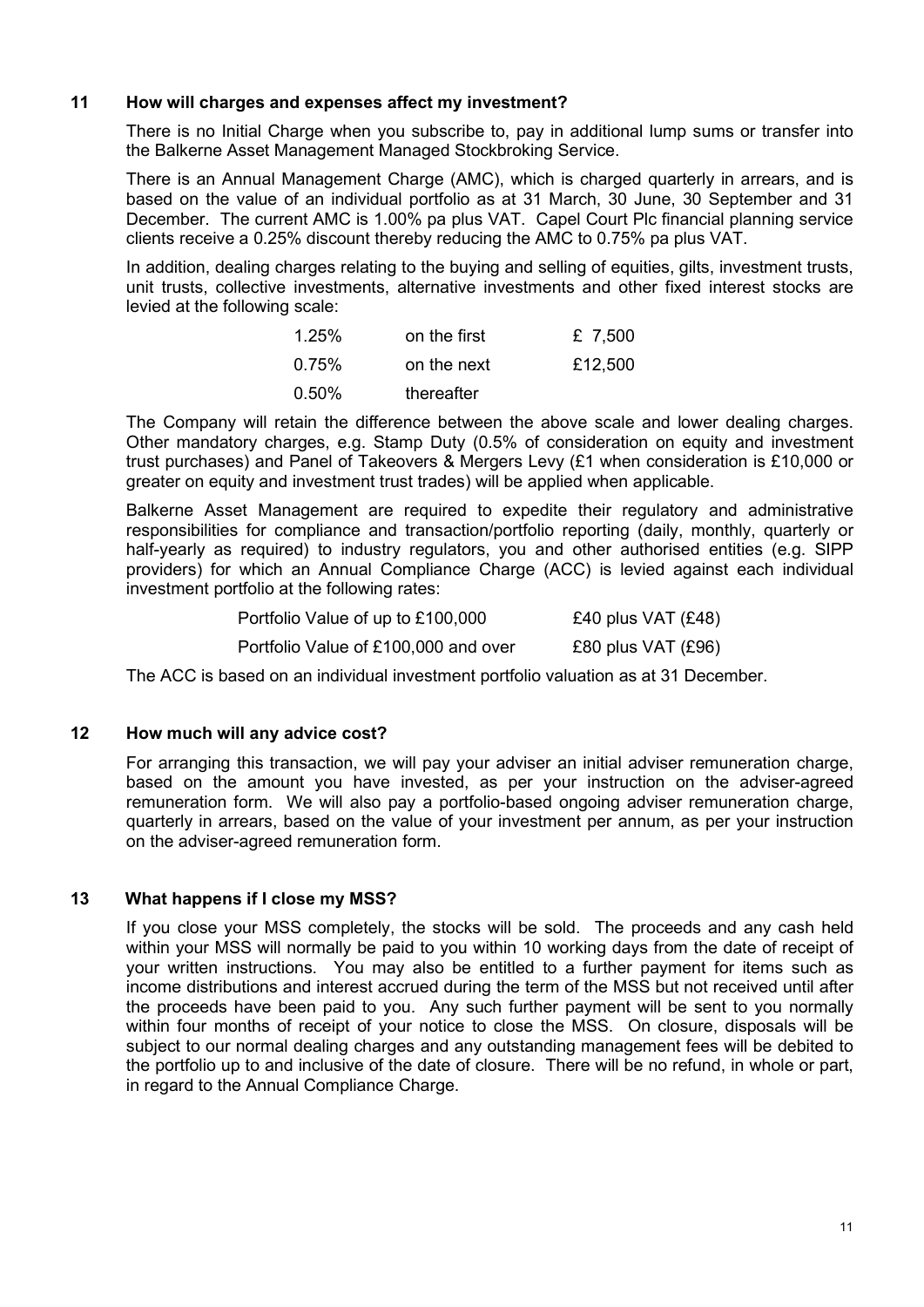# 14 What happens if I transfer my MSS to another Account Manager?

If you transfer your MSS to another Account Manager, the stocks will normally be transferred within CREST and any cash balance will be sent to the new Account Manager as soon as is practicable following the stock transfers. Transferring the portfolio investments in specie are subject to a charge of £25 +VAT per holding, plus Nominee costs as applicable. Any outstanding management fees will be debited to the portfolio up to and inclusive of the date of transfer. There will be no refund, in whole or part, in regard to the Annual Compliance Charge.

# 15 What happens to my MSS if I move abroad?

Clients living overseas may hold investments in the MSS and you can continue to hold your MSS if you move abroad. If you move abroad, you must notify us in writing of your new mailing address, quoting both your new and old addresses.

# 16 What happens if I die?

The value of your MSS at the time of your death will form part of your estate for Inheritance Tax purposes.

Until your executor's instructions and Grant of Probate or Letters of Administration are received, your investment will continue to be subject to market movements. In the interests of good management, we will continue to sell stocks as appropriate but will not purchase any new holdings.

Upon the request of your executors or appointed administrators, Balkerne Asset Management will collate and produce a portfolio valuation specifically for probate purposes for which there will be a charge as detailed in our schedule of Charges and Costs of our Services.

Balkerne Asset Management will only act upon the written instructions and signed authority of ALL executors and/or administrators to the estate.